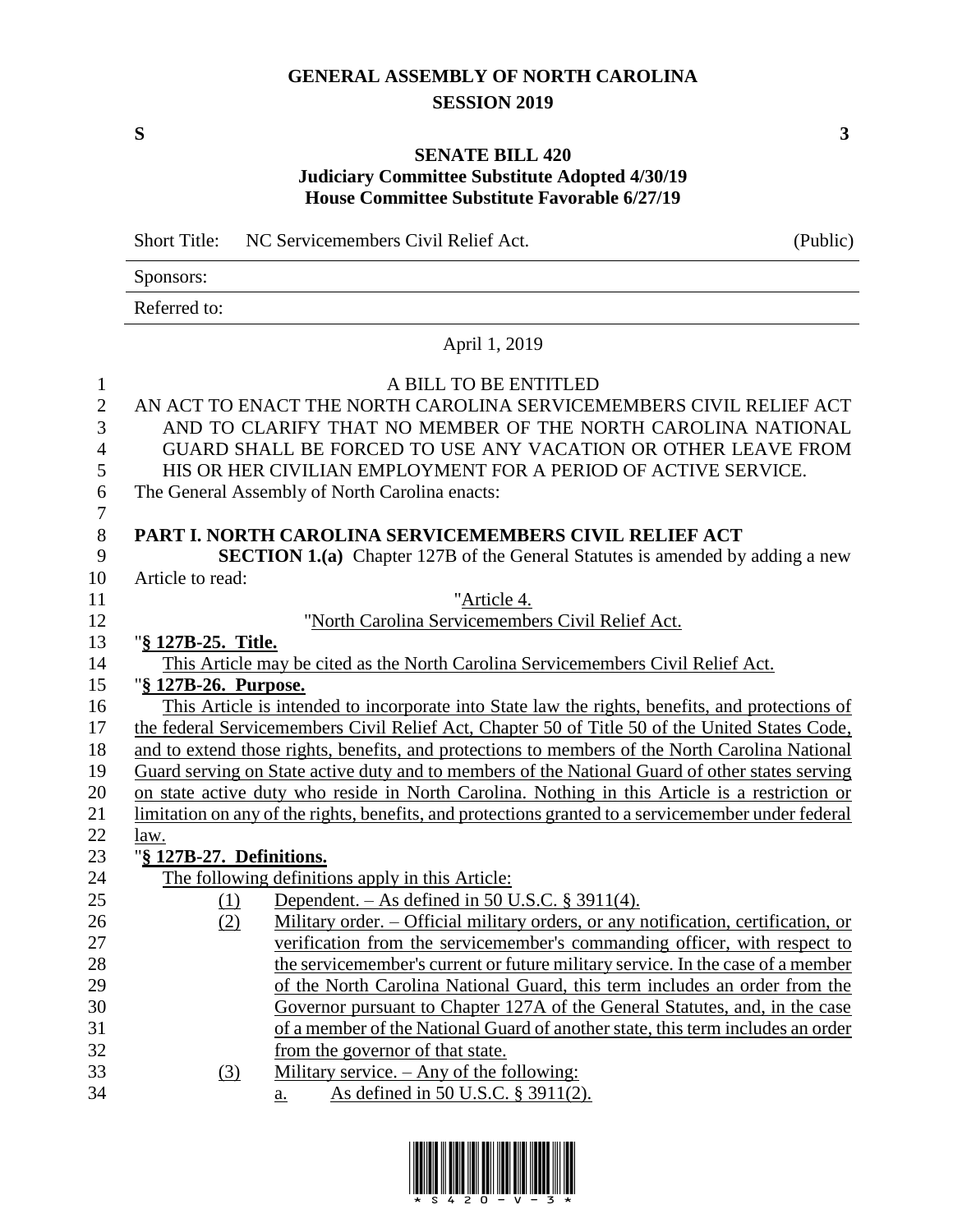| <b>General Assembly Of North Carolina</b>      |                                                                                                                                                                                             | <b>Session 2019</b> |
|------------------------------------------------|---------------------------------------------------------------------------------------------------------------------------------------------------------------------------------------------|---------------------|
| <u>b.</u>                                      | In the case of a member of the North Carolina National Guard, State<br>active duty under an order of the Governor pursuant to Chapter 127A                                                  |                     |
|                                                | of the General Statutes, for a period of more than 30 consecutive days.                                                                                                                     |                     |
| $\underline{c}$ .                              | In the case of a member of the National Guard of another state, service                                                                                                                     |                     |
|                                                | under an order of the governor of that state that is similar to State active                                                                                                                |                     |
|                                                | duty, for a period of more than 30 consecutive days.                                                                                                                                        |                     |
| $\underline{(4)}$                              | <u>Servicemember. – Any of the following:</u>                                                                                                                                               |                     |
| $\underline{a}$ .                              | A servicemember, as defined in 50 U.S.C. § 3911(1), who resides in<br>this State.                                                                                                           |                     |
| b.                                             | A member of the North Carolina National Guard.                                                                                                                                              |                     |
|                                                | "§ 127B-28. Incorporation and expansion of federal Servicemembers Civil Relief Act; copy                                                                                                    |                     |
| of military order.                             |                                                                                                                                                                                             |                     |
| (a)                                            | The rights, benefits, and protections of the federal Servicemembers Civil Relief Act,                                                                                                       |                     |
|                                                | Chapter 50 of Title 50 of the United States Code, apply to a servicemember engaged in military                                                                                              |                     |
|                                                | service to the extent the servicemember's military service materially affects the servicemember's                                                                                           |                     |
| ability to comply with his or her obligations. |                                                                                                                                                                                             |                     |
| (b)                                            | In the case of a servicemember engaged in military service under G.S. $127B-27(3)b$ .                                                                                                       |                     |
|                                                | or c., a person is not subject to the remedies or penalties of this Article unless the servicemember                                                                                        |                     |
|                                                | gives to the person a written or electronic copy of the military order no later than 30 days after                                                                                          |                     |
| the military service terminates.               |                                                                                                                                                                                             |                     |
| (c)                                            | To the extent this section conflicts with another section in this Article, the other                                                                                                        |                     |
| section controls.                              |                                                                                                                                                                                             |                     |
| (d)                                            | A violation of the federal Servicemembers Civil Relief Act, as expanded by this                                                                                                             |                     |
| section, is a violation of this Article.       |                                                                                                                                                                                             |                     |
|                                                | "§ 127B-29. Dependent's rights and protections.                                                                                                                                             |                     |
|                                                | A dependent of a servicemember engaged in military service has the same rights and                                                                                                          |                     |
|                                                | protections provided to a servicemember under G.S. 127B-30 and under Subchapter II of Chapter                                                                                               |                     |
| 50 of Title 50 of the United States Code.      |                                                                                                                                                                                             |                     |
|                                                | "§ 127B-30. Termination of contract upon receipt of military order; requirements.                                                                                                           |                     |
| (a)                                            | It is the policy of this State that servicemembers who have entered into certain service                                                                                                    |                     |
|                                                | contracts and who later receive military orders to relocate to a location that does not support those                                                                                       |                     |
|                                                | contracts as determined by the service provider should not be penalized for terminating those                                                                                               |                     |
| contracts.                                     |                                                                                                                                                                                             |                     |
| (b)                                            | Termination of Contract. $-$ In addition to the rights and protections regarding                                                                                                            |                     |
|                                                | consumer transactions, contracts, and service providers provided to a servicemember under                                                                                                   |                     |
|                                                | Subchapter III of Chapter 50 of Title 50 of the United States Code, a servicemember may<br>terminate a contract described in subsection (c) of this section if the servicemember receives a |                     |
|                                                | military order to relocate for a period of military service of at least 90 days to a location that does                                                                                     |                     |
|                                                |                                                                                                                                                                                             |                     |
| not support the contract.<br>(c)               | Applicability. - This section applies to a prepaid entertainment contract as defined in                                                                                                     |                     |
|                                                | G.S. 66-118. This section also applies to a contract to provide any of the following services:                                                                                              |                     |
| (1)                                            | Telecommunication service.                                                                                                                                                                  |                     |
| (2)                                            | Internet service.                                                                                                                                                                           |                     |
| (3)                                            | Television service.                                                                                                                                                                         |                     |
| (4)                                            | Satellite radio service.                                                                                                                                                                    |                     |
| (d)                                            | Notices. – A servicemember shall give to the service provider under the contract                                                                                                            |                     |
|                                                | written or electronic notice of the termination and a written or electronic copy of the military                                                                                            |                     |
|                                                | order. The notice shall state the effective date of the termination. If a servicemember terminates                                                                                          |                     |
|                                                | a contract, the service provider shall give to the servicemember written, electronic, or oral notice                                                                                        |                     |
| of the servicemember's rights.                 |                                                                                                                                                                                             |                     |
|                                                |                                                                                                                                                                                             |                     |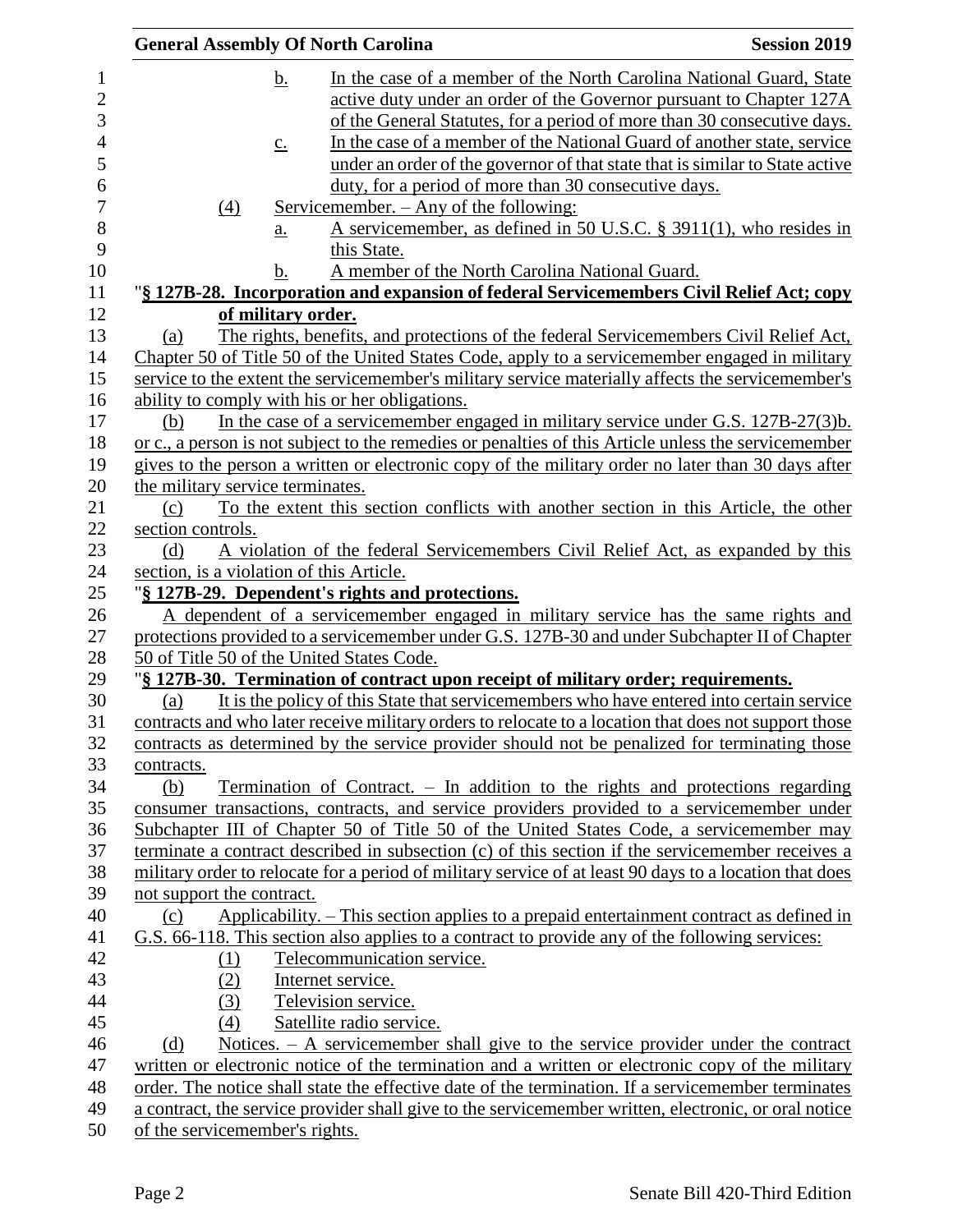|                |                                     | <b>General Assembly Of North Carolina</b>                                                             | <b>Session 2019</b> |
|----------------|-------------------------------------|-------------------------------------------------------------------------------------------------------|---------------------|
| 1              | (e)                                 | No Early Termination Charge. – For any contract terminated under this section, the                    |                     |
| $\overline{2}$ |                                     | service provider shall not impose an early termination charge.                                        |                     |
| 3              | (f)                                 | Refund. – Not later than 60 days after the termination date of the contract, the service              |                     |
| $\overline{4}$ |                                     | provider shall refund to the servicemember any fee paid for a service that extends beyond the         |                     |
| 5              | termination date of the contract.   |                                                                                                       |                     |
| 6              | (g)                                 | Unpaid Obligation. - Any tax, liability, or other obligation due and unpaid at the time               |                     |
| $\overline{7}$ |                                     | of the termination remains the obligation of the servicemember.                                       |                     |
| $8\,$          | (h)                                 | Resubscription. – If the servicemember resubscribes to the service provided under the                 |                     |
| 9              |                                     | contract, the service provider shall not impose any charge or fee other than the usual and            |                     |
| 10             |                                     | customary charges and fees for the installation or acquisition of customer equipment imposed on       |                     |
| 11             | any other subscriber.               |                                                                                                       |                     |
| 12             | "§ 127B-31. Reserved.               |                                                                                                       |                     |
| 13             |                                     | "§ 127B-32. Eviction; penalty or fee; extension of lease.                                             |                     |
| 14             | (a)                                 | If a servicemember who is a member of the North Carolina National Guard, or who                       |                     |
| 15             |                                     | is a member of the National Guard of another state who resides in this State, has a lease agreement   |                     |
| 16             |                                     | on the servicemember's residence and the lease agreement expires while the servicemember is           |                     |
| 17             |                                     | engaged, for any period of time, in State active duty or service under an order of the governor of    |                     |
| 18             |                                     | another state that is similar to State active duty, the servicemember is entitled to extend the lease |                     |
| 19             |                                     | agreement to terminate 10 days after the servicemember's State active duty or service terminates      |                     |
| 20             |                                     | upon providing written or electronic notice to the landlord or the landlord's representative. The     |                     |
| 21             |                                     | terms of the lease agreement during this period of extension shall be the same terms that applied     |                     |
| 22             |                                     | during the month before the expiration.                                                               |                     |
| 23             | (b)                                 | This section applies only to servicemembers who are current on all rents and security                 |                     |
| 24             |                                     | deposits required and in good standing regarding the lease agreement. Nothing in this section         |                     |
| 25             |                                     | relieves the servicemember of the obligation to pay rent, fees, dues, or other monies required in     |                     |
| 26             |                                     | the lease agreement on time and in full.                                                              |                     |
| 27             | "§ 127B-33. No waiver.              |                                                                                                       |                     |
| 28             |                                     | This Article supersedes any agreement that reduces, limits, or eliminates any right or benefit        |                     |
| 29             | provided by this Article.           |                                                                                                       |                     |
| 30             |                                     | "§ 127B-34. Violation is unfair or deceptive trade practice.                                          |                     |
| 31             |                                     | A knowing violation of this Article is an unfair or deceptive trade practice for purposes of          |                     |
| 32             | Chapter 75 of the General Statutes. |                                                                                                       |                     |
| 33             |                                     | "§ 127B-35. Action by Attorney General.                                                               |                     |
| 34             | (a)                                 | Civil Action. – The Attorney General may commence a civil action against any person                   |                     |
| 35             |                                     | that violates any provision of this Article.                                                          |                     |
| 36             | <u>(b)</u>                          | Remedies. – The court may order any of the following remedies:                                        |                     |
| 37             | (1)                                 | Injunction.                                                                                           |                     |
| 38             | (2)                                 | Payment of restitution to a servicemember in the amount of money unlawfully                           |                     |
| 39             |                                     | received from, or required to be refunded to, the servicemember.                                      |                     |
| 40             | (3)                                 | Any other remedy provided under Chapter 75 of the General Statutes.                                   |                     |
| 41             | (c)                                 | Civil Penalty. $-$ The court may assess a civil penalty not to exceed five thousand                   |                     |
| 42             |                                     | dollars (\$5,000) per violation. The clear proceeds of civil penalties imposed pursuant to this       |                     |
| 43             |                                     | section shall be remitted to the Civil Penalty and Forfeiture Fund in accordance with                 |                     |
| 44             | G.S. 115C-457.2.                    |                                                                                                       |                     |
| 45             |                                     | "§ 127B-36. Private right of action.                                                                  |                     |
| 46             | (a)                                 | Civil Action. $-\underline{A}$ servicemember aggrieved by a person's violation of any provision       |                     |
| 47             |                                     | of this Article may commence a civil action against that person.                                      |                     |
| 48             | (b)                                 | Remedies. – The court may order any of the following remedies:                                        |                     |
| 49             | (1)                                 | Injunction.                                                                                           |                     |
| 50             | (2)                                 | Payment of restitution to a servicemember in the amount of money unlawfully                           |                     |
| 51             |                                     | received from, or required to be refunded to, the servicemember.                                      |                     |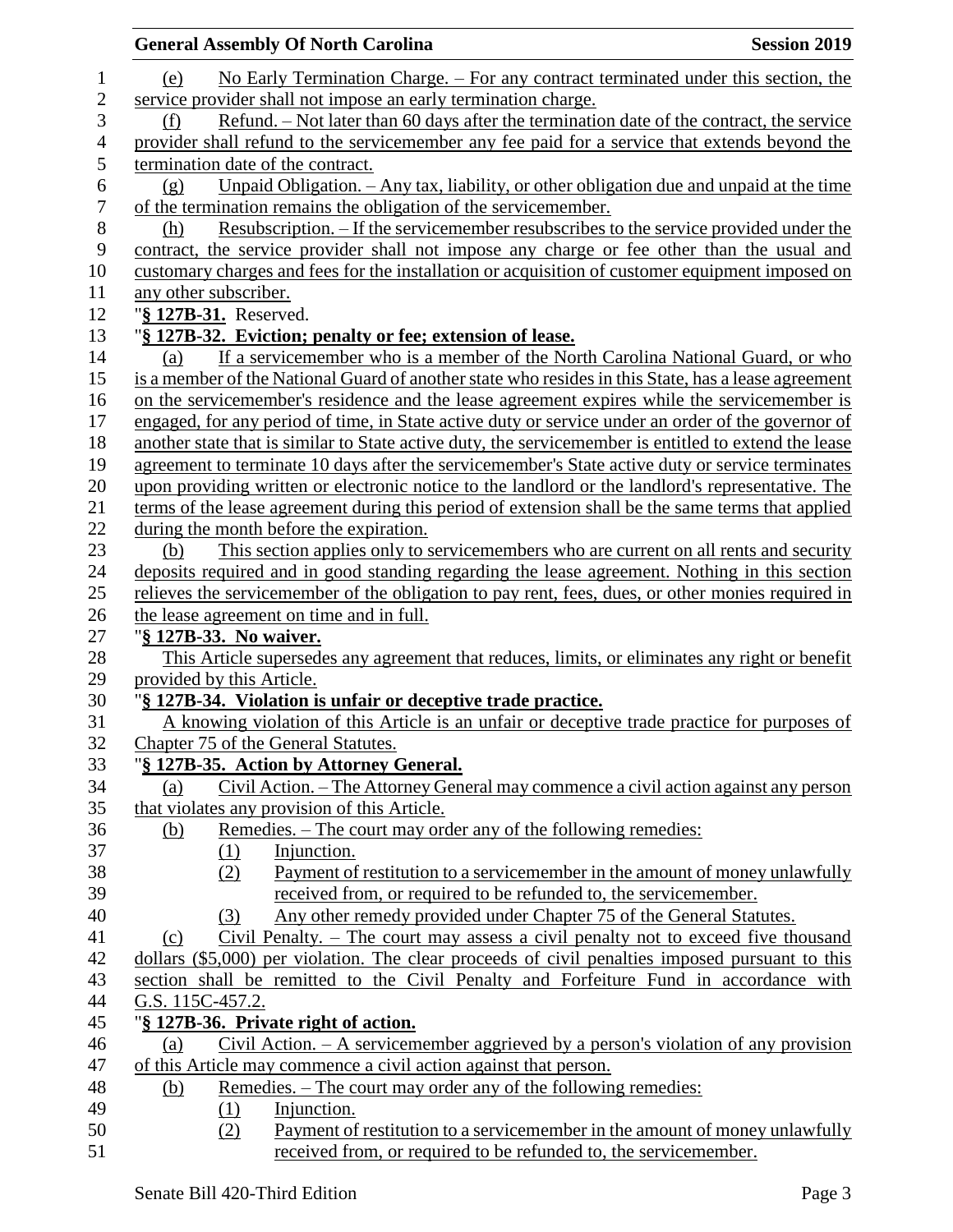|            | <b>General Assembly Of North Carolina</b>                                                              | <b>Session 2019</b> |
|------------|--------------------------------------------------------------------------------------------------------|---------------------|
|            | (3)<br>Damages.                                                                                        |                     |
|            | Any other remedy provided under Chapter 75 of the General Statutes.<br>(4)                             |                     |
| (c)        | $Costs. - A service member who prevails in an action under this section may recover$                   |                     |
|            | attorneys' fees and court costs."                                                                      |                     |
|            | SECTION 1.(b) G.S. 127A-41.1 is recodified as G.S. 127B-31 and reads as                                |                     |
| rewritten: |                                                                                                        |                     |
|            | "§ 127B-31. Stay of legal and court proceedings because of State military service.                     |                     |
| (a)        | At any stage of any legal proceeding in any court in which a person called into service                |                     |
|            | of the State by the Governor is involved, either as plaintiff or defendant, during the period of       |                     |
|            | service or within 60 days after the conclusion of the period of active service, all actions and        |                     |
|            | proceedings:civil action or proceeding in which a servicemember engaged in military service is         |                     |
|            | a party, the court may stay the action or proceeding on its own motion and shall stay the action       |                     |
|            | or proceeding on application by the servicemember, or by a person acting on behalf of the              |                     |
|            | servicemember, unless the court finds that the ability of the servicemember to litigate is not         |                     |
|            | materially affected by his or her military service.                                                    |                     |
|            | May be stayed by the court on its own motion; or<br>$\leftrightarrow$                                  |                     |
|            | Shall be stayed on application by the member or by a person acting on behalf<br>(2)                    |                     |
|            | of the member, unless, in the opinion of the court, the ability of the plaintiff                       |                     |
|            | to prosecute the action or the defendant to conduct a defense is not materially                        |                     |
|            | affected by reason of the military service.                                                            |                     |
| (b)        | This section applies during the servicemember's military service and within 60 days                    |                     |
|            | after the military service terminates."                                                                |                     |
|            | <b>SECTION 1.(c)</b> Article 3 of Chapter 127A of the General Statutes is amended by                   |                     |
|            | adding a new section to read:                                                                          |                     |
|            | "§ 127A-65. List of rights; posting.                                                                   |                     |
|            | The North Carolina National Guard shall post on its Web site a list of the rights a                    |                     |
|            | servicemember or a dependent of a servicemember has under the North Carolina                           |                     |
|            | Servicemembers Civil Relief Act and under the federal Servicemembers Civil Relief Act,                 |                     |
|            | Chapter 50 of Title 50 of the United States Code."                                                     |                     |
|            | <b>SECTION 1.(d)</b> G.S. 42-45 reads as rewritten:                                                    |                     |
|            | "§ 42-45. Early termination of rental agreement by military personnel, surviving family                |                     |
|            | members, or lawful representative.                                                                     |                     |
| (a)        | Any member of the Armed Forces of the United States, the Active Guard and Reserve                      |                     |
|            | under section 101 of Title 10 of the United States Code, or a military technician under section        |                     |
|            | 10216 of Title 10 of the United States Code who (i) is required to move pursuant to permanent          |                     |
|            | change of station orders to depart 50 miles or more from the location of the dwelling unit, or (ii)    |                     |
|            | is prematurely or involuntarily discharged or released from active duty with the Armed Forces          |                     |
|            | of the United States, may terminate the member's rental agreement for a dwelling unit by               |                     |
|            | providing the landlord with a written notice of termination to be effective on a date stated in the    |                     |
|            | notice that is at least 30 days after the landlord's receipt of the notice. The notice to the landlord |                     |
|            | must be accompanied by either a copy of the official military orders or a written verification         |                     |
|            | signed by the member's commanding officer.                                                             |                     |
| (al)       | Any member of the Armed Forces of the United States, the Active Guard and Reserve                      |                     |
|            | under section 101 of Title 10 of the United States Code, or a military technician under section        |                     |
|            | 10216 of Title 10 of the United States Code who is deployed with a military unit for a period of       |                     |
|            | not less than 90 days may terminate the member's rental agreement for a dwelling unit by               |                     |
|            | providing the landlord with a written notice of termination. The notice to the landlord must be        |                     |
|            | accompanied by either a copy of the official military orders or a written verification signed by       |                     |
|            | the member's commanding officer. Termination of a lease pursuant to this subsection is effective       |                     |
|            |                                                                                                        |                     |
|            | 30 days after the first date on which the next rental payment is due or 45 days after the landlord's   |                     |